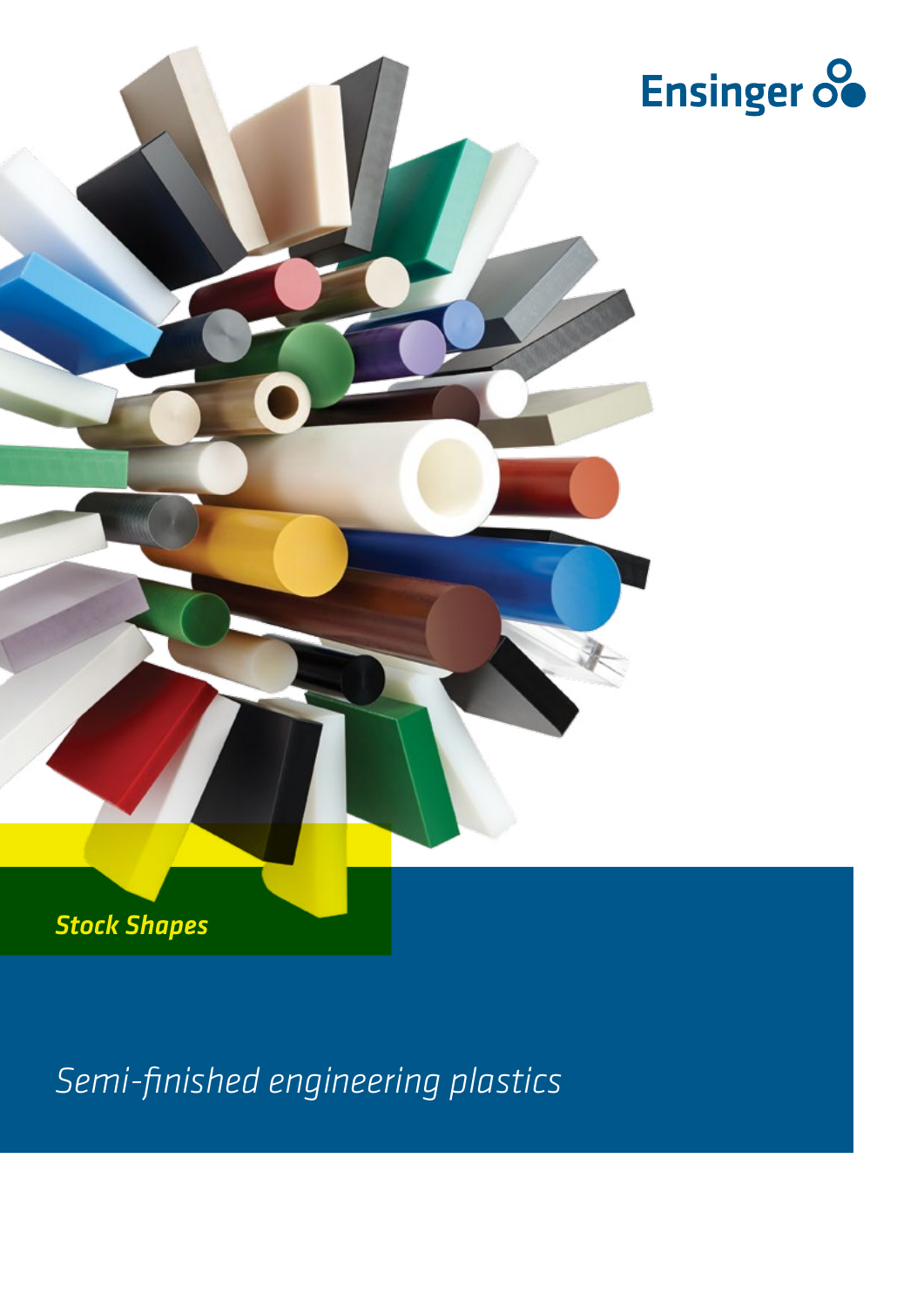# *The Company*



*Ensinger is a market leader in the highly demanding world of engineering plastics, manufacturing over one hundred different semi-finished materials using a variety of production processes, including extrusion, casting, compression moulding and sintering.* 

In the UK, we hold one of the largest stock holdings of high performance and engineering plastic materials which are available in:

- → Rod
- → Sheet
- → Tube
- → Square sections
- → Hexagonal rods
- → Blocks cut to your requirements
- → Materials planed to your specifications
- $\rightarrow$  Billets cut to size
- → Rod and tube precision ground to specification

The techniques and processes developed in other parts of our international organisation, supplying leading companies throughout the world, are all made available from our five UK sites.

We have the expertise to meet our clients demands and commitment to supply our customers' requirements. In many instances that even comes ahead of receiving an order with expert engineers on hand to advise and work with you on the best route forward, developing new solutions if required.

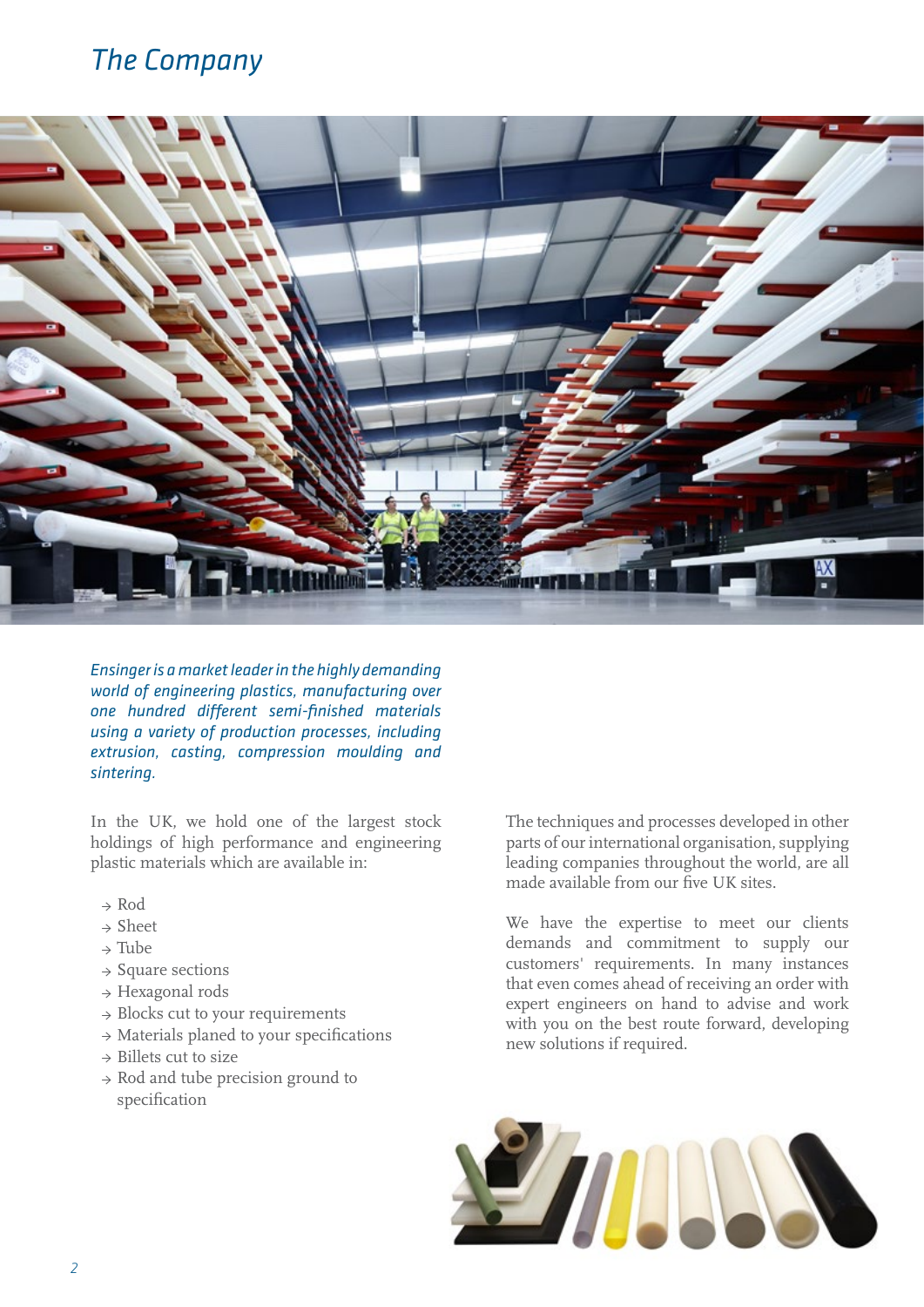## *Customer service is the key to our success*

## *Technical Application Service*

*It is only with the correct material that a design can achieve its required functionality, safety and service life.*

It is primarily the application conditions that determine the selection of materials. Alongside the planned application, the search for a suitable plastic also takes into account all further development detail requirements.

Our material experts can provide customers with a qualified material recommendation which can be confirmed by practical testing.

Our technical application engineers can be contacted directly if you have any questions and require advice on material selection or machining recommendations. Our experienced material specialists will find the most suitable plastic material and the right process technology to fit your needs.



*Technical Applications helpline Stock Shapes : 01443 678460 technical.uk@ensingerplastics.com*

## *Quality*

*For a company operating successfully on a global scale, only the most stringent quality standards are good enough.*

With Ensinger, every individual process is covered with these quality controls and can be traced right back to the raw material if necessary.

Quality in output and service is only possible through highly trained staff, many of whom have specialised tasks to undertake. We keep our staff up to date with market developments and training to make sure that you get the best outcome from our highly educated and knowledgeable workforce.

As industrial demands become ever more stringent, the diversity and complexity of materials increase. Ensinger keeps pace with these advances by continually developing its semi-finished product range. As many of our products can only be ideally deployed if further processed with the right expertise, we also offer our customers training courses in plastics technology with a highly practical approach. The seminars are led by our technical applications engineers.



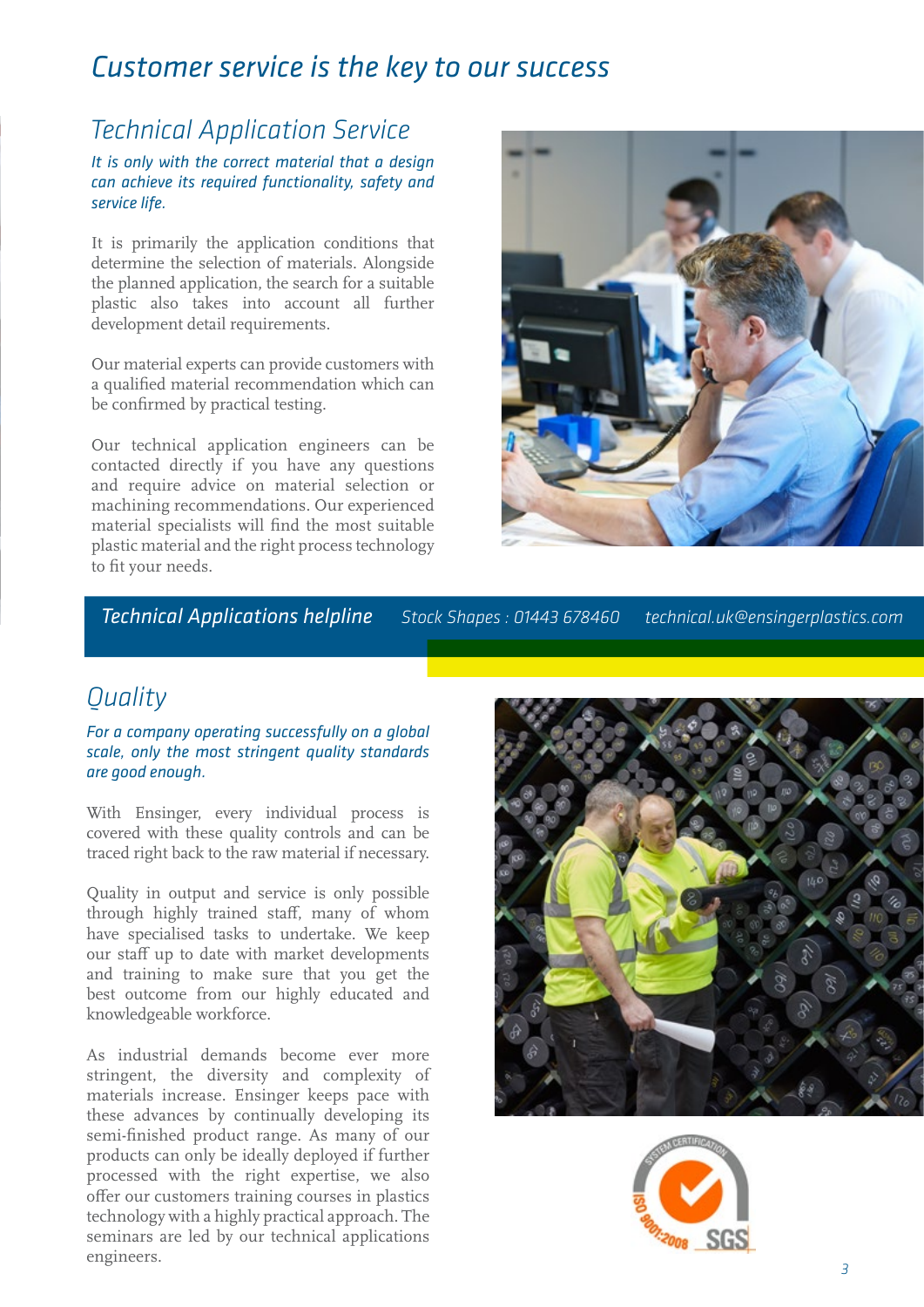# *Materials for an extensive range of applications*

*Our portfolio can be split into high performance, engineering and standard categories, with property profiles to suit a large variety of applications.*

### *High Performance Plastics*

**High performance plastics are used wherever customary plastics reach the limits of their technical properties or typically as a replacement for metals. Even at raised temperature levels, these materials achieve success through a combination of benefits.** 

Long-term service temperatures in this category range between 160°C to 260°C, with our polyimide materials significantly exceeding these. Other benefits include radiation resistance, excellent fire resistance (self-extinguishing) and good electrical properties. Special additives can also be used to adjust properties for materials to prove even more advantageous.

| Generic<br>Name   | <b>Trade Name / Filler</b>             | Form               |
|-------------------|----------------------------------------|--------------------|
| Polyimide         | <b>TECASINT</b>                        | Rod / Plate        |
| PAI               | Torlon® 4203 / 4301                    | Rod / Plate        |
| PAI               | <b>TECATOR</b>                         | Rod / Plate        |
| PEEK*             | <b>TECAPEEK natural / black</b>        | Rod / Plate / Tube |
| <b>PEEK</b>       | <b>TECAPEEK GF30 natural</b>           | Rod / Plate        |
| PEEK <sup>*</sup> | <b>TECAPEEK PVX black</b>              | Rod / Plate / Tube |
| <b>PEEK</b>       | <b>TECAPEEK CF30 black</b>             | Rod / Plate        |
| PEEK              | <b>TECAPEEK MT natural / colours</b>   | Rod / Plate        |
| PEEK              | TECAPEEK MT CLASSIX™ white             | Rod                |
| PEEK              | TECAPEEK MT CLASSIX™ XRO white         | Rod                |
| <b>PEEK</b>       | <b>TECAPEEK HT black</b>               | Rod / Plate        |
| <b>PEEK</b>       | TECAPEEK ELS nano black                | Rod / Plate        |
| PEEK              | <b>TECAPEEK TF natural</b>             | Rod                |
| PEEK              | <b>TECAPEEK CMF white</b>              | Rod / Plate        |
| PEEK              | <b>TECAPEEK ST black</b>               | Rod / Plate        |
| <b>PPS</b>        | TECATRON GF40 natural / black          | Rod / Plate        |
| <b>PPS</b>        | <b>TECATRON</b> natural                | Plate              |
| <b>PPS</b>        | <b>TECATRON PVX black</b>              | Rod / Plate        |
| Polypropylene     | TECAPRO MT black / white               | Plate              |
| Polysulphone      | <b>TECASON S natural / white</b>       | Rod / Plate        |
| PPSU              | <b>TECASON P white</b>                 | Plate              |
| <b>PPSU</b>       | TECASON P MT black / colours           | Rod                |
| PPSU              | <b>TECASON P XRO black / colours</b>   | Rod                |
| PEI               | <b>TECAPEI natural</b>                 | Rod / Plate        |
| PEI               | <b>TECAPEI GF natural / black</b>      | Rod / Plate        |
| <b>PTFE</b>       | Polytetrafluoroethylene (PTFE) natural | Rod / Plate        |
| <b>PVDF</b>       | <b>TECAFLON PVDF natural</b>           | Rod / Plate        |

*\* TECAPEEK products are based on Victrex® Peek polymer*



### *Engineering Plastics*

**Often referred to as technical thermoplastics, these materials are easy to machine and can be used continuously at temperatures between 100°C to 150°C.** 

These materials demonstrate good mechanical characteristics and a high degree of chemical and wear resistance. Material blends and modifications permit product characteristics to be optimised across a broad range to suit different applications. Engineering plastics consequently cover a wide spectrum of different properties, which enable this range to be used in a variety of industries, from automotive and manufacturing, to food, electronics and even household appliances.

| <b>Generic</b><br>Name | <b>Trade Name / Filler</b>              | Form               |
|------------------------|-----------------------------------------|--------------------|
| Nylon 6                | TECAMID 6 natural / MO black            | Rod / Plate / Tube |
| Nylon 6                | TECAMID 6 GF30 black                    | Rod / Plate        |
| Nylon 6                | TECAMID 6 GF12 VF black                 | Plate              |
| Nylon 66               | TECAMID 66 natural / MO black           | Rod / Plate        |
| Nylon 66               | TECAMID 66 GF30 black                   | Rod / Plate        |
| Nylon 66               | <b>TECAMID 66 LA natural</b>            | Rod                |
| Nylon 66               | TECAMID 66 CF20 black                   | Rod / Plate        |
| Nylon 66               | TECAMID 66 HI brown                     | Rod / Plate        |
| Nylon 12               | TECAMID 12 natural / black              | Rod / Plate        |
| Trogamid               | TECAMID 6/3 TR natural                  | Rod                |
| Nylon 46               | TECAMID 46 natural / red brown          | Plate              |
| <b>RIM</b>             | TECARIM 1500 yellow / black             | Rod / Plate        |
| Cast Nylon             | <b>TECAST T natural / MO black</b>      | Rod / Plate / Tube |
| Cast Nylon             | <b>TECAGLIDE</b> natural                | Plate              |
| Cast Nylon             | <b>TECAST GX grey</b>                   | Plate              |
| Cast Nylon             | TECAST L natural / black / green        | Rod / Plate        |
| Acetal                 | <b>TECAFORM AH natural / black</b>      | Rod / Plate / Tube |
| Acetal                 | <b>TECAFORM AHGF25 natural</b>          | Rod                |
| Acetal                 | <b>TECAFORM AH MT natural / colours</b> | Rod                |
| Acetal                 | <b>TECAFORM AH LA blue</b>              | Rod / Plate        |
| Acetal                 | TECAFORM AH ID grey                     | Rod / Plate        |
| Acetal                 | <b>TECAFORM AH ELS black</b>            | Rod / Plate        |
| Acetal                 | <b>TECAFORM AH SD natural</b>           | Rod / Plate        |
| Acetal                 | <b>TECAFORM AH AM natural</b>           | Rod                |
| <b>Delrin®</b>         | TECAFORM AD natural / black             | Rod / Plate        |
| <b>Delrin®</b>         | TECAFORM AD 150 natural / black         | Rod / Plate        |
| <b>Delrin®</b>         | <b>TECAFORM AD AF natural</b>           | Rod / Plate        |
| Polyester              | TECAPET white / black                   | Rod / Plate        |
| Polyester              | <b>TECAPET TF grey</b>                  | Rod / Plate        |
| Polyester              | <b>TECADUR PBT natural</b>              | Rod / Plate        |
| Polycarbonate          | <b>TECANAT natural / black</b>          | Rod / Plate / Tube |
| Polycarbonate          | <b>TECANAT GF30 natural / black</b>     | Rod / Plate        |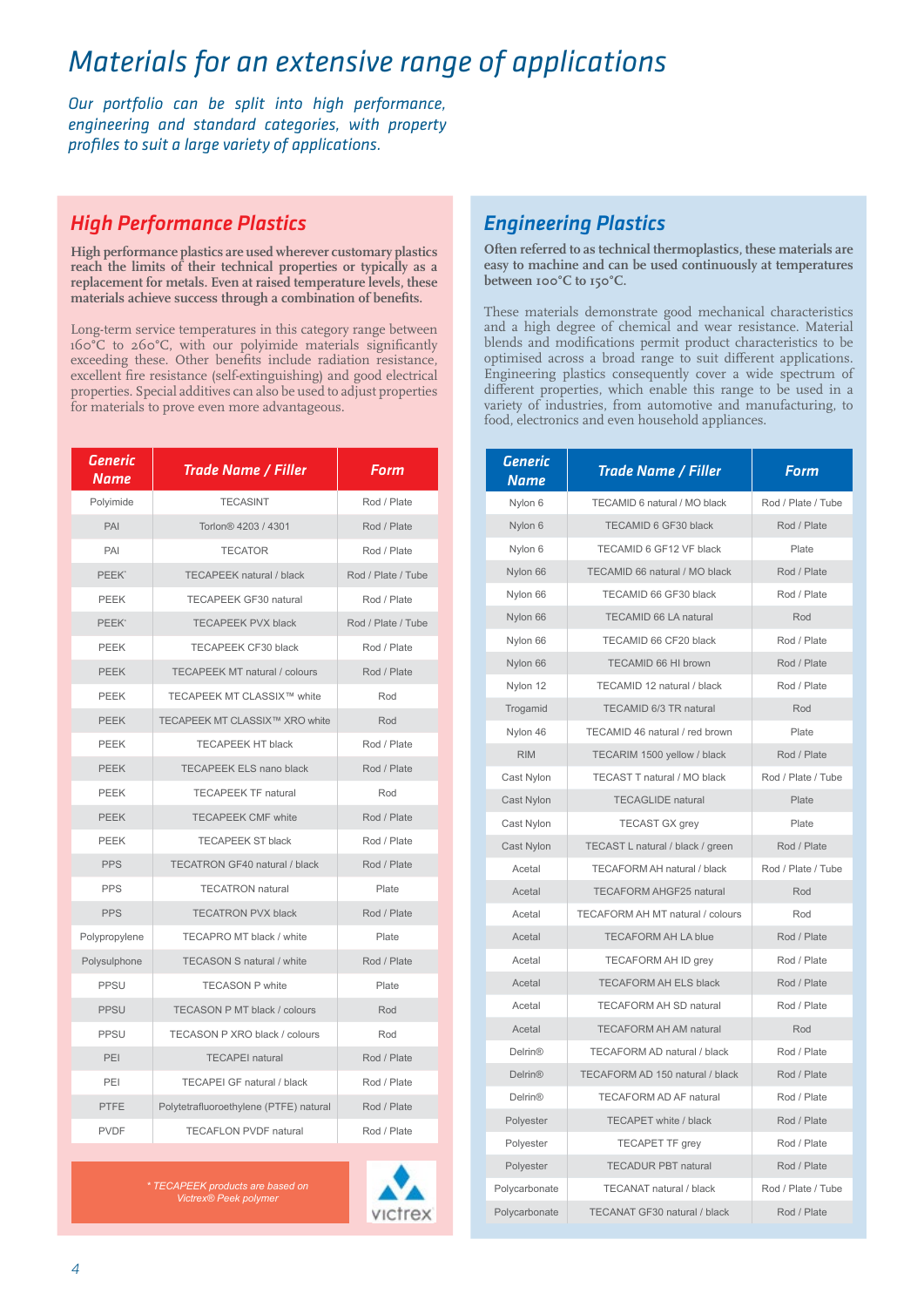### *Standard Plastics*

**This category includes polyolefins such as PMP, PP, and PE.** 

These materials offer an ideal characteristic profile for a wide range of standard requirements at temperatures up to 100°C.

| <b>Generic</b><br>Name            | <b>Trade Name / Filler</b>                  | Form                          |  |  |
|-----------------------------------|---------------------------------------------|-------------------------------|--|--|
| Noryl®                            | <b>TECANYL</b>                              | Rod / Plate                   |  |  |
| Noryl®                            | <b>TECANYL GF30</b>                         | Rod / Plate                   |  |  |
| <b>ABS</b>                        | TECARAN ABS grey / black                    | Rod / Plate                   |  |  |
| Polystyrene*                      | REXOLITE 1422                               | Rod / Plate                   |  |  |
| Polyethylene*                     | Polyethylene natural                        | Rod / Plate                   |  |  |
| Polyethylene*                     | Polyethylene 1000 grade natural             | Rod / Plate                   |  |  |
| Polypropylene*                    | Polypropylene natural                       | Rod / Plate                   |  |  |
| PVC*                              | PVC grey                                    | Rod / Plate                   |  |  |
| PVC*                              | PVC Foam                                    | Sheet                         |  |  |
| Polycarbonate*                    | Glazing                                     | Sheet                         |  |  |
| PETG*                             | Glazing                                     | Sheet                         |  |  |
| Acrylic*                          | Acrylic                                     | Rod / Sheet / Tube<br>/ Block |  |  |
| $Al *$                            | Aluminium Composite                         | Sheet                         |  |  |
| $EL^*$                            | <b>Engraving Laminate</b>                   | Sheet                         |  |  |
| Tufnol®*                          | Swan / Whale / Bear / Carp / IP13<br>/ Kite | Rod / Plate                   |  |  |
| * Re-sale items stocked in the UK |                                             |                               |  |  |

*For materials not listed please contact your nearest branch.*

*See back cover for branch location and contact details.*

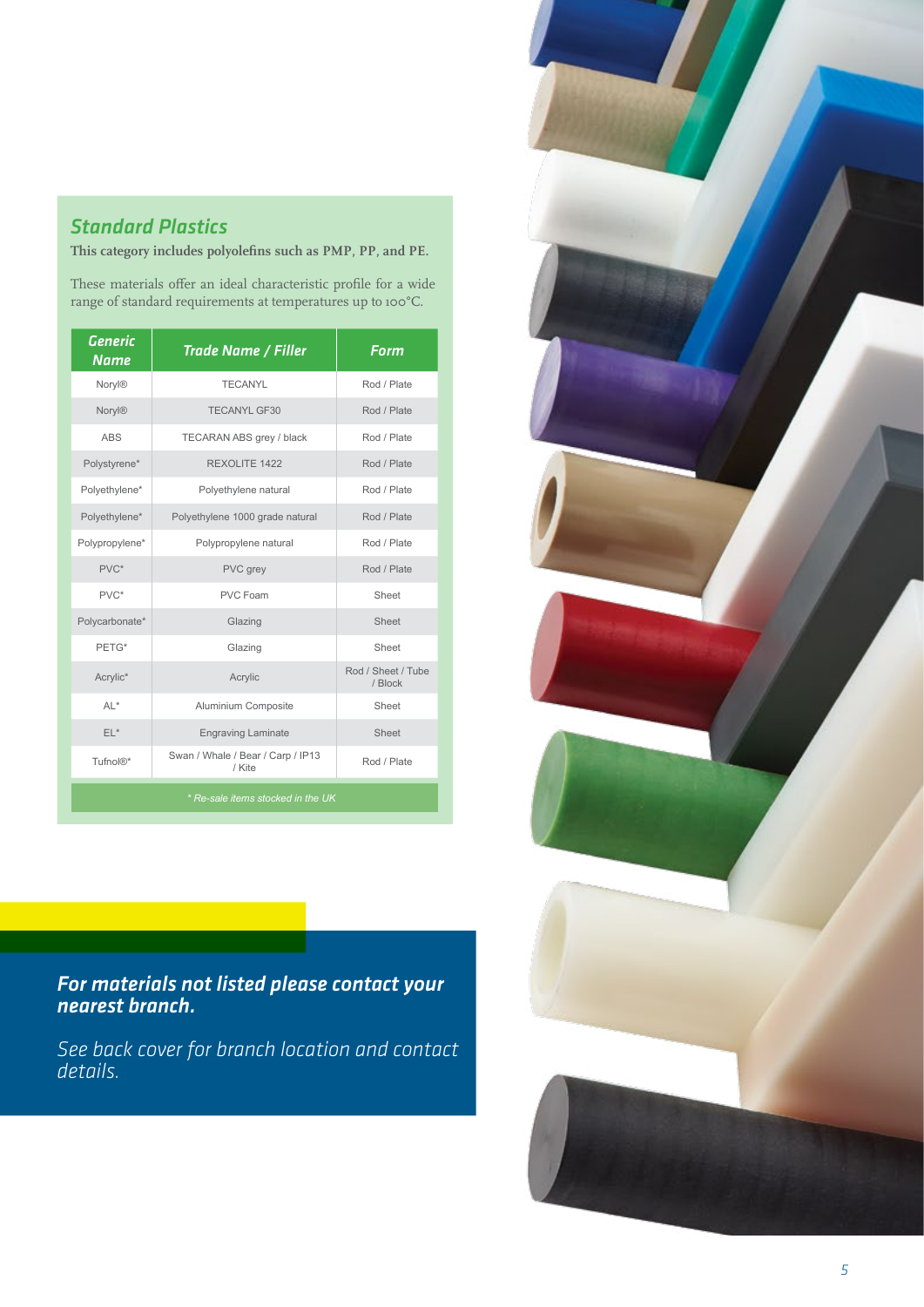# *A comprehensive choice of finishing techniques*

*Depending on your finished component, material choice and tolerance requirements, semi-finished products can be further processed to meet individual requirements with our additional finishing techniques.*



## *Cutting*

#### *Probably one of the largest varieties of cutting equipment enables us to supply billets and blocks cut exactly to size.*

Our flexibility means that minimum and maximum quantities are non-existent as we can supply anything from one-off single cut pieces to many thousands.

Billets and blocks are cut at right angles and always exactly to size by numerically controlled machines. Rods and tubes up to 540mm diameter can be billeted to industry standard or customer specific tolerances. Ensinger can produce cut pieces from full size sheet ranging in thickness from 0.25mm to 150mm.

## *Precision Grinding*

#### *Both rod and tube can be ground to specific size to close tolerances:*

- → Within 0.05mm / 0.002" for outside diameters up to  $25$ mm  $/1"$
- → 0.13mm / 0.05" for outside diameters up to 50mm / 2" diameter
- → 0.25mm / 0.010" for diameters over 50mm / 2"

Our standard stock sizes range from 1.5mm to 75mm diameter. However, we can also supply custom ground sizes from less than 1mm diameter to 100mm upon request.

# *Planing*

#### *Parallel planing is performed on two sides, angular planing on four sides.*

Using these techniques, close tolerances and precise surface finishes are possible.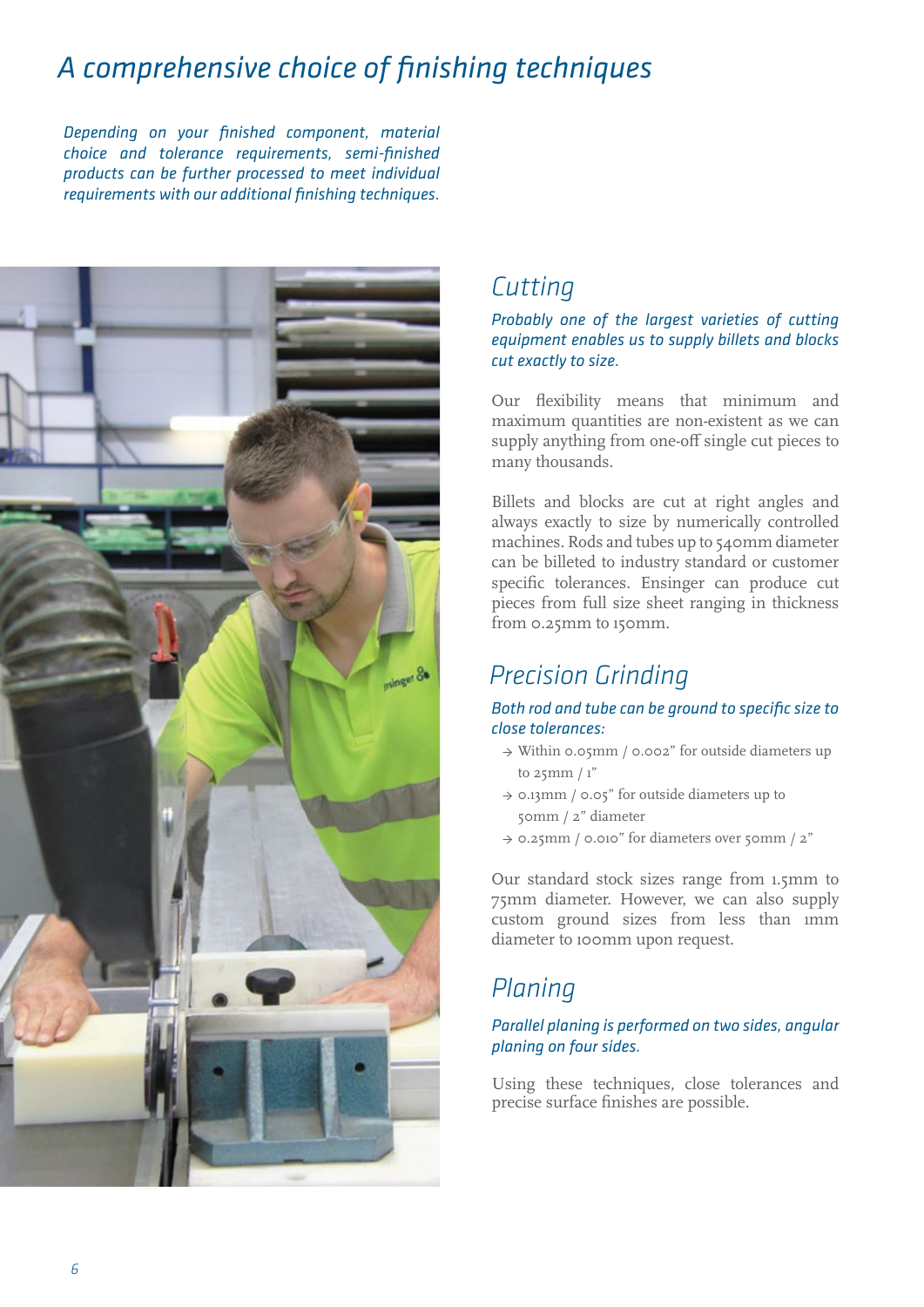### *Diamond Polishing*

#### *Ensinger can offer sheet material with diamond polished edges as part of our additional services.*

With the capacity to polish sheets up to 45mm in thickness and an upper roller device enabling us to polish a large sheet size, this service produces excellent results. Adjustable feed speed allows up to 3 meters per minute, removing just 0.5mm from the material.

### *Fabrication*

#### *At Ensinger, we are keen to help you get the most out of your engineering plastic needs.*

With this in mind, our growing fabrication division can fabricate semi-finished products to any drawing, whatever the size, whatever the quantity.

Our most popular fabricated parts can be categorised into Guarding and Point of Sale. However, you can rely on Ensinger to fabricate virtually any part that you may require.



*To find out more visit www.ensingerplastics.com or contact your nearest branch.*

## *Finished Components*

We are also able to offer finished components using a range of manufacturing processes, including CNC turning, milling and routing, from one of the largest plastic machining capacities in the UK.

### *Delivery*

*Using our sophisticated electronic operating system, we are able to efficiently plan and deliver your requirements exactly when you need them, either using our own transport or those of our national carrier partners.* 

Virtually all of our orders are shipped from our extensive stock holding for next day or same day delivery. We can also fulfil individual scheduling requirements just as easily and efficiently.

All UK branches operate a trade counter which is available for you to collect your order.

The five branches are strategically located throughout the UK, so Ensinger's high quality engineering plastic materials are never too far away.